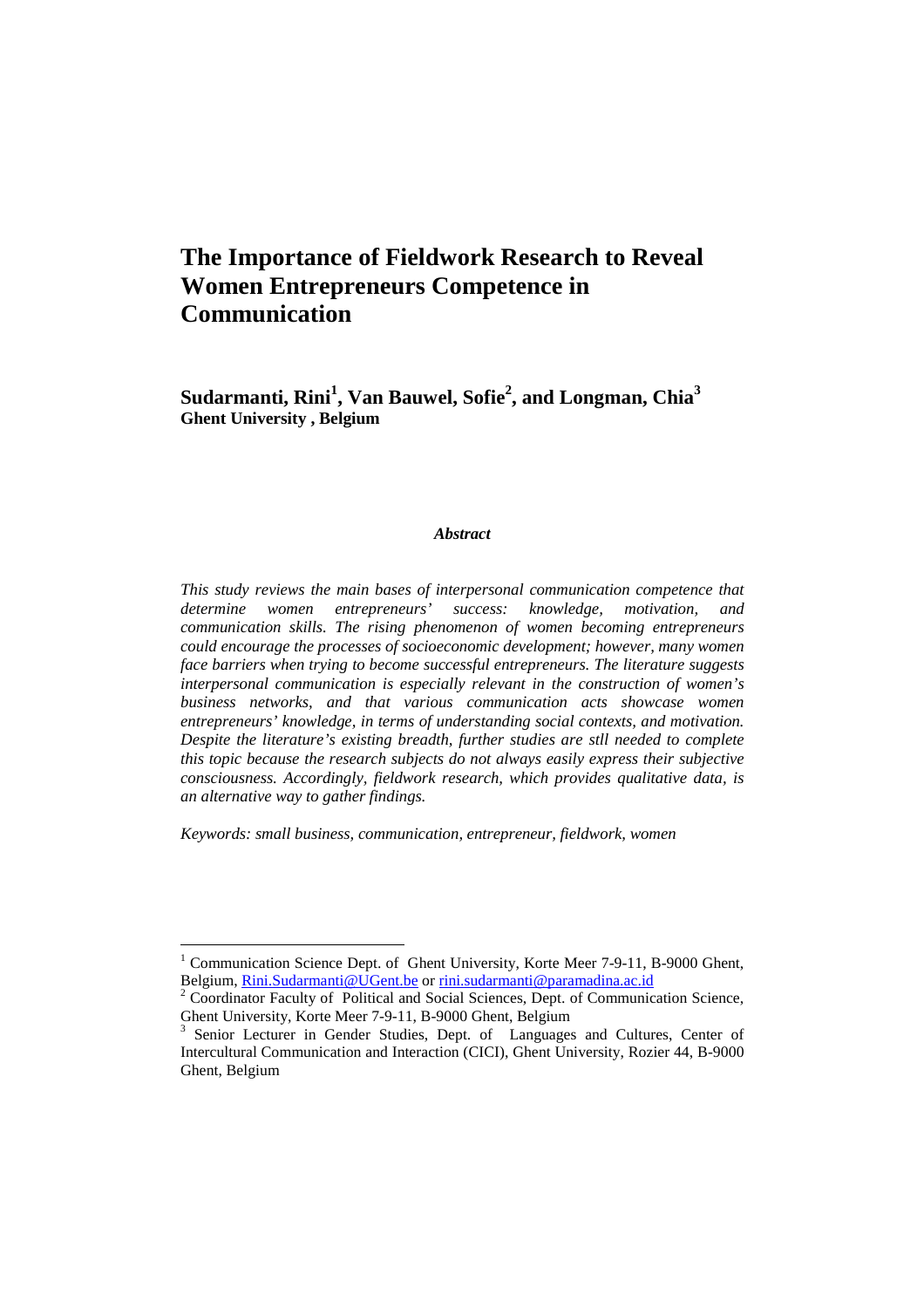## **Introduction**

 Worldwide, entrepreneurs play an increasingly important role in economic development and Asian societies are no exception (Lingle, 2000). US Secretary of State Hillary Clinton refererred to this at the Women and Economy Forum of 2011 in San Francisco.Vega and Bolinger (2012) reported her speech in The Asia Foundation's news that small businesses in East Asia are increasing and growing at a fast rate.

 In other countries, the number of small and medium-sized enterprises is similarly on the rise. For example, they have become the dominant economic agent and generate more than 70% of new employment opportunities in Iran (Hosamane and Alroaia, 2009). Similar developments can be ascertained for African countries like Kenya (Mwobobia, 2012) and Nigeria. Those countries view entrepreneurship as a way to improve the GDP growth rate (Ekpe, Mat, Razak, 2010).

 The 13th Global Entrepreneurship Monitor (GEM) annual survey reported that about 388 million entrepreneurs were actively running new businesses in 2011. Within this number, it is also estimated that 163 million of these will be women – as early stage entrepreneurs (Kelley, Singer, and Herrington, 2012). However, women's participation in entrepreneurship for most of the sample countries is lower than that of men. Only 8 from 54 sample countries are showing equivalent rates among male and female early-stage entrepreneurship. Those countries are Panama, Venezuela, Jamaica, Guatemala, Brazil, Thailand, Switzerland, and Singapore (Kelley, Singer, and Herrington, 2012, p.16). Overall, the number of women entrepreneurs in almost every sample countries is increasing, although the growth rate is slow.

 From a gender perspective, the rising phenomenon of women becoming entrepreneurs does not only encourage economical development but also empower women (Gill and Ganesh, 2007). In fact, some studies showed that the image of the entrepreneur is still male-oriented (Ahl, 2006; Mirchandani, 1999). People tend to believe that male entrepreneurs are more competent businessperson than female entrepreneurs. Fielden and Dawe (2004) also indicated that social circumstances could construct barriers against women entrepreneurs' progress. Within the maledominated context, women continue to face many difficulties building their businesses (Sinha, 2005).

 According to Teoh and Chong (2008), crucial barriers that hamper women entrepreneurs to gain success were lack of access to credit, lack of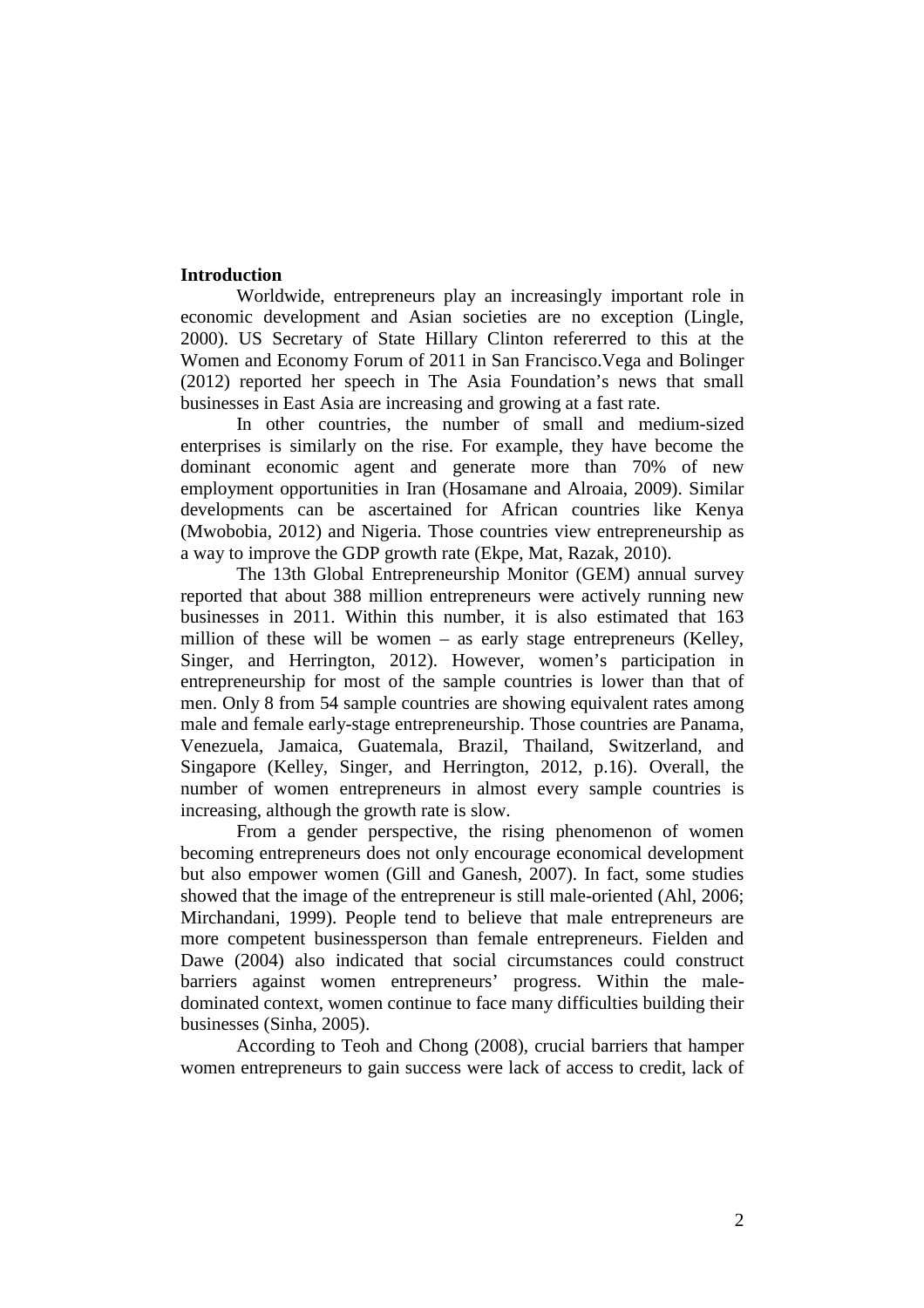management experience in terms of building formal business and social networks, and difficulties in balancing family responsibilities with business. Furthermore, researchers found that women entrepreneurs encountered obstacles in building patterns of networking, business performance, and finances (Fairlie & Robb, 2009; Coleman, 2007; Watson & Robinson, 2003; Bird, Sapp, & Lee, 2001; Cliff, 1998). There are also many unexplored dimensions of women entrepreneurship (beyond those listed here. To understand the nature of women's entrepreneurship in order to improve their conditions and chances of success, researchers need to expand their focus beyond mere economic perspectives and probe the subject using empirical research designs. In particular, we argue that the analysis of the communication skills women entrepreneurs use to lead or manage their businesses can help reveal new insights.

 Only a few scholars have pointed out the role of communication competence in women's success in small business. In Werhane, Posig, Gundry, Ofstein, and Powell's (2007) study, women entrepreneurs emphasized communication acts as an important key for building successful relationships with employees and others. Likewise, Buttner (2001) found that women entrepreneurs used relational approaches when building networks, even with their own employees.

 As McCreskey states, "the ability to communicate effectively is essential for success in many walks of life" (as cited in Hargie, 2006, p. 2). For example, in a research involving 50 senior managers in multinational corporations, Becerra and Gupta (2003) found that frequency of communication determined trustworthiness. Hunt, Tourish, and Hargie (2000) also concluded that interpersonal communication plays an important role in the training managers' daily activities.

 Interpersonal communication competence is especially relevant in situations involving gender differences, for example in the workplace. Indeed, interpersonal communication in the workplace can ensure the harmony of mutual understanding (Sandwith, 1994). For instance, Kunkel and Burleson found that male and female employees show different emotions and behaviors in different working conditions (as cited in MacGeorge, Gillihan, Samter, & Clark, 2003). Likewise, women may require different methods, such as mentoring relationships, to support their professional development (Kalbfleisch & Keyton, 1995).

 In The Handbook of Communication Skills, Hargie, citing Wilson and Sabees, defines competence as "knowledge, motivation, and skill" (as cited in Hargie, 2006, p. 14). Similarly, competence is the ability to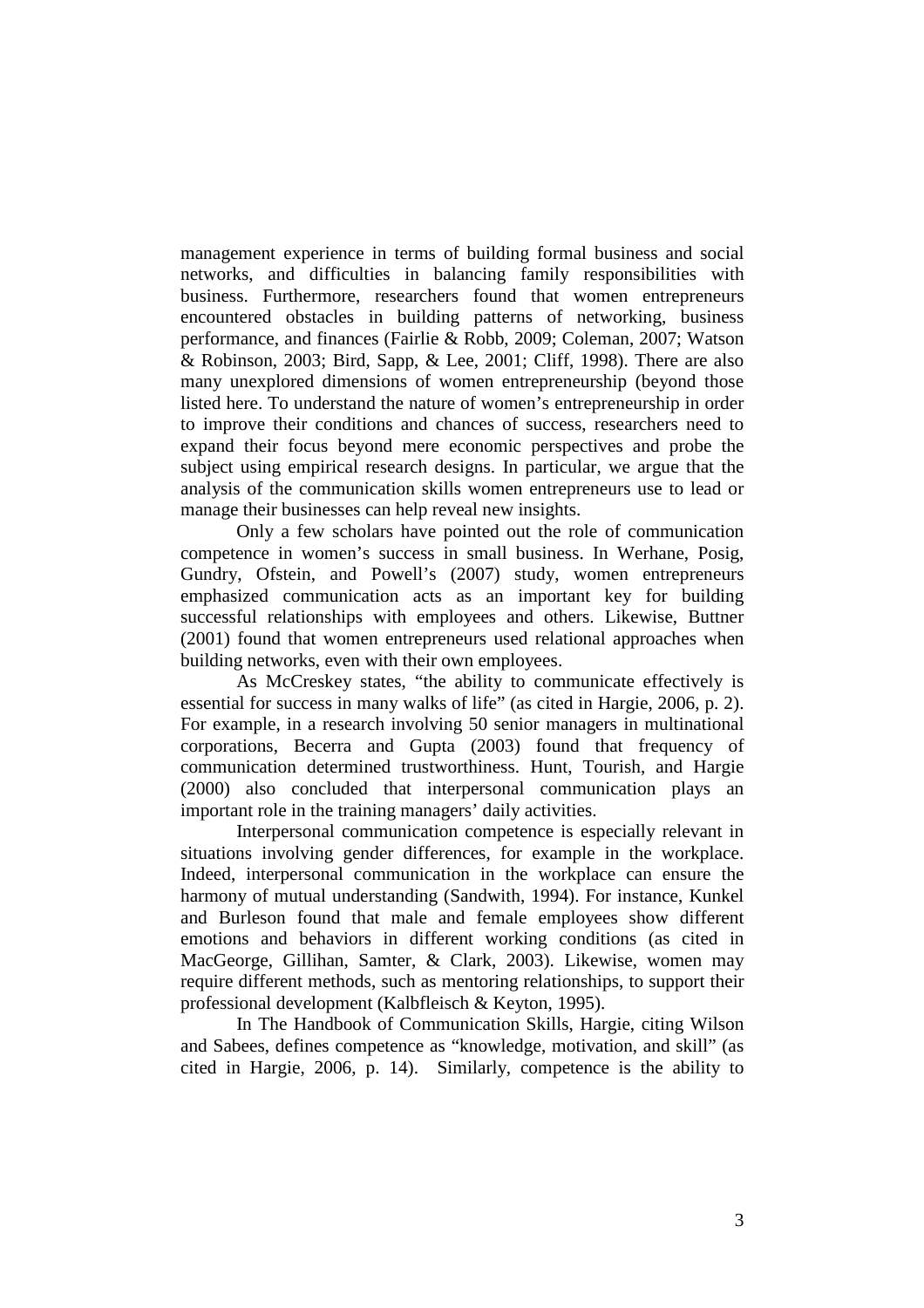choose adequate strategies with awareness of the implications. In Hargie's definition, knowledge is related to the cognitive ability to understand a situation and context, and is necessary for one to be perceivably competent; motivation is one's desire to behave a certain way; and skill is the essential technical requirement needed to perform.

 Focusing on the three qualities Hargie associated with competence, the research question guiding this literature review is the following: how is women entrepreneurs' interpersonal communication competence portrayed through the lens of knowledge, motivation, and communication skills? This study investigates the communication competencies of women entrepreneurs in relation with their success.

 The analysis reviews numerous studies on women and entrepreneurship, mainly those conducted in United States, yet also in Israel, India, Indonesia, Malaysia, Canada, Australia and other countries in the South Pacific, Latin America, and Europe. Those were selected based on availability and convenience. This analysis helps us identifying and highlighting research areas to study further using suitable conceptual frameworks.

#### **Knowledge Skills**

 The crucial aspect of business performance is the entrepreneur's knowledge, although other aspects are equally important, such as good management skills, financial access, personal qualities, and satisfactory government support (Yusuf, 1995). This knowledge includes awareness of gender roles, as being an entrepreneur involves playing a gender role (Moult & Anderson, 2005).

 Many studies found that gender differences affect education and business survival (Coleman, 2007; Watson & Robinson, 2003; Boden & Nucci, 2000; Lerner, Brush, & Hisrich, 1997). The education backgrounds of female entrepreneurs are generally weaker than male entrepreneurs. Limited education can affect women's ability to manage and grow their businesses. Beyond education, Ekpe, Mat and Razak (2011) also stressed on the importance of experience, attitude toward risk-taking, and business environment factors (such as credit loans) for women entrepreneurs. For instance, women entrepreneurs are often hesitant about applying for credit loans because of their lack of knowledge in managing business finances.

The research findings above provide a brief picture of women entrepreneurs' knowledge with respect to their businesses. Data is mostly gathered by distributing questionnaires and processing statistical data from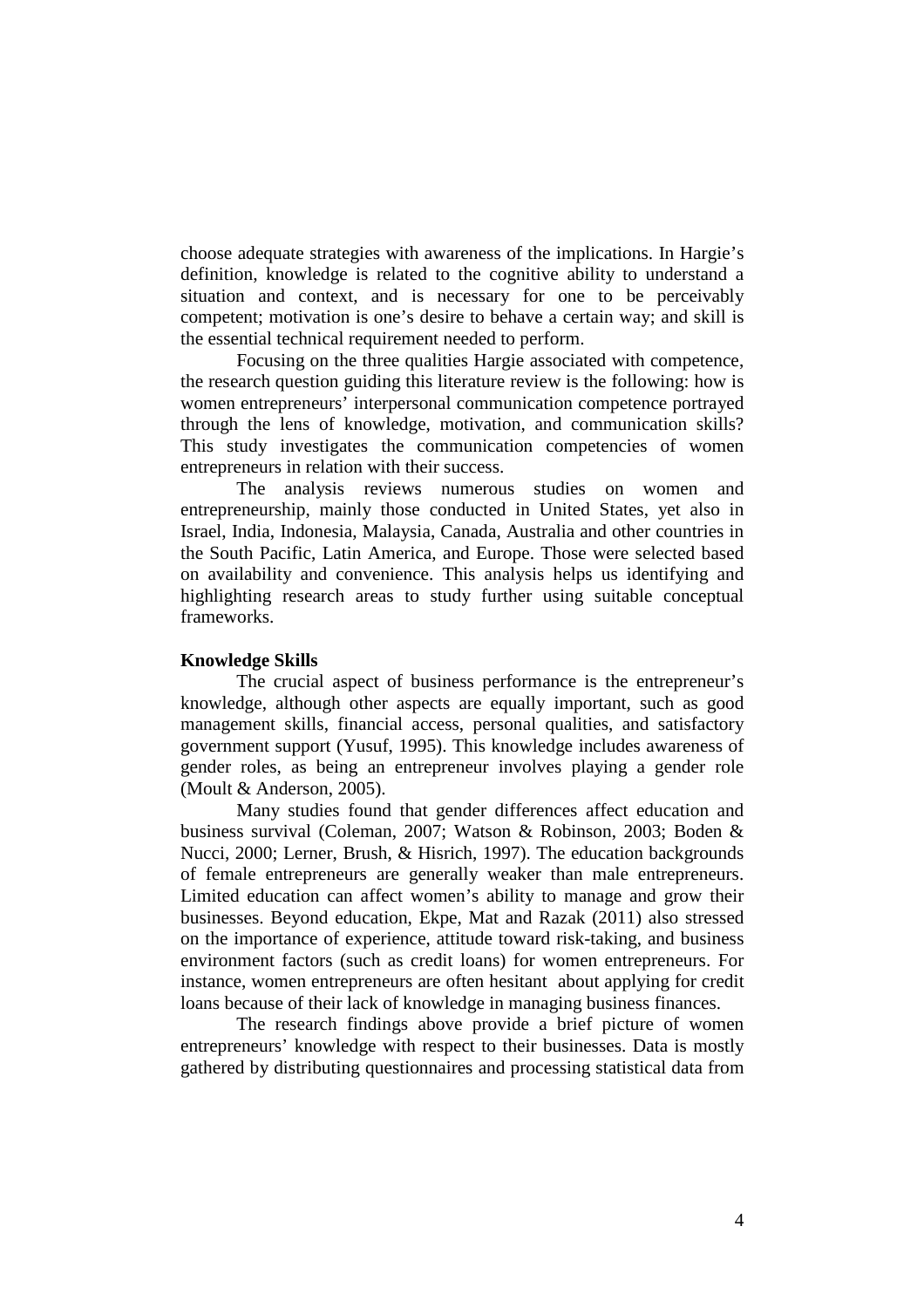government surveys. From the quantitative data, it shows that women entrepreneurs continuously must improve their managerial knowledge. Besides that, it appears that women entrepreneurs have difficulties to adjust with external conditions, such as market conditions and government policies. Lack of knowledge also drives women entrepreneurs to fill areas that did not require specific or specialized knowledge. As a result, their businesses do not seem to perform as well as those of men.

## **Motivation**

Motivation is a prerequisite to become an entrepreneur. McClelland explains that the need of achievement, affiliation, and power generates entrepreneurship (cited by Daft, 2005, p. 302-304). In a U.S. based research, Gill and Ganesh (2007) found four starting points for women's entrepreneurship: (1) stimulation for self-fulfillment by combining responsibilities as both a housewife and entrepreneur, (2) selfdetermination to pursue a valuable life, (3) self-satisfaction from fighting for survival when facing challenges, and (4) support from friends and communities. Additionally, women also started businesses to escape daily office routines, accommodate creativity, and pursue a passion (Reaves, 2008).

Furthermore, socioeconomic and demographic differences could influence women entrepreneurs' motivation (Kalyani & Chandralekha, 2002). For instance, Orhan and Scott (2001) found that male domination and push factors, – such as family income, difficulty finding a suitable job, and the need for flexible time for domestic responsibilities – could motivate women to be an entrepreneur. Similarly, in a study of 150 women entrepreneurs in Sikkim, India, Joshi (2009) found that most of them became entrepreneurs because of family business, unemployment, or economic compulsion. With respect to the influence of family, Matthews and Moser (1996) also found that family background could be a determinant of women's interests in owning a business.

Some studies disclosed that female entreprenuers chose specific businesses based on their motivation. Bardasi, Sabarwal, and Terrell (2011) explored the possibility of gender-based gaps in financial access to bank financing in Eastern Europe and Central Asia, Latin America, and Sub-Saharan Africa. They concluded that there was no evidence of gender discrimination and that female entrepreneurs were significantly different from their male counterparts in their pursuit of financial loans. Similarly, in his study, Cliff (1998) found that female entrepreneurs in North America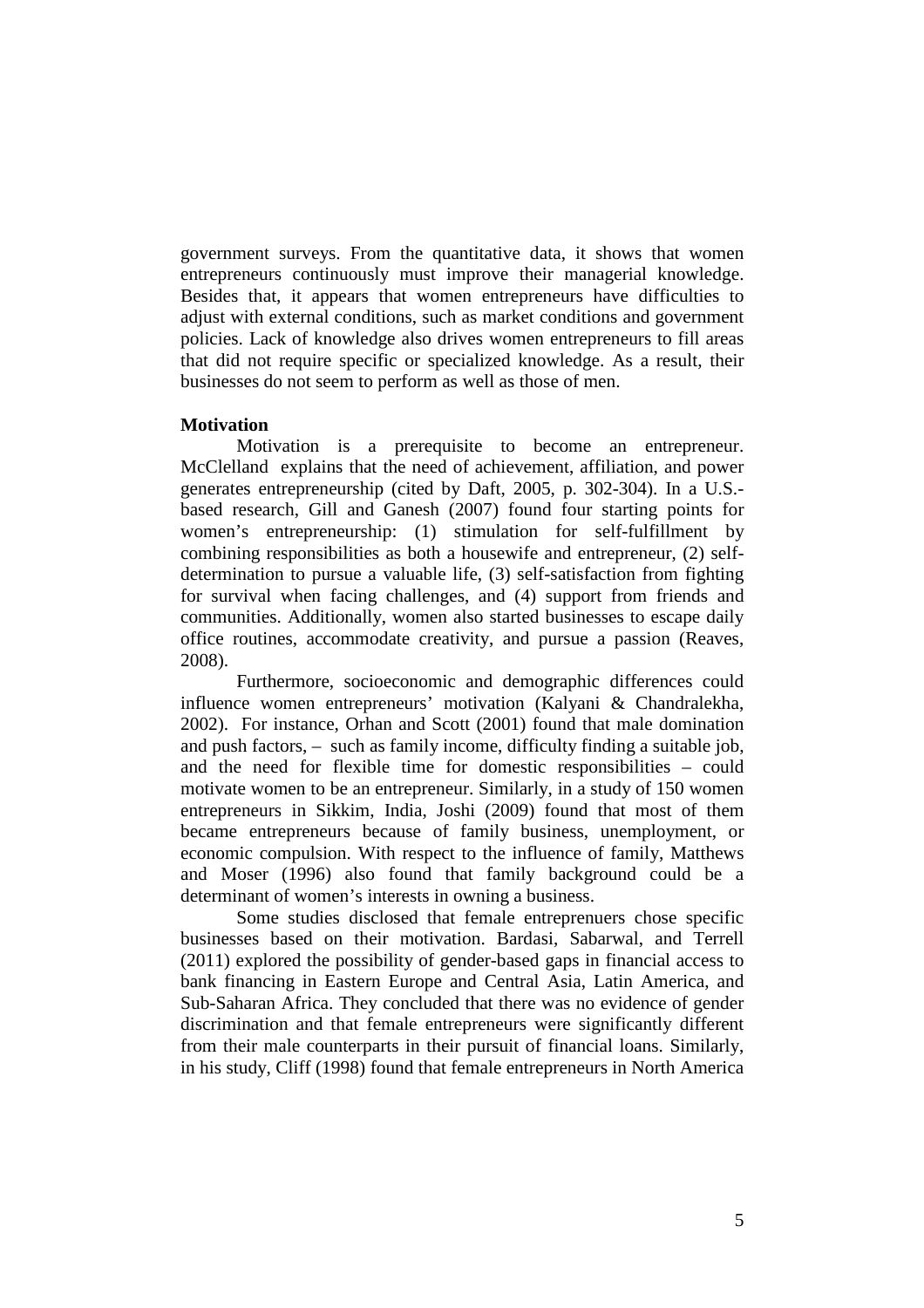did not see the urgency of expanding their businesses; instead, they carefully considered limiting resources, the time, and energy necessary to balance the business with personal life and domestic responsibilities.

Many studies explored the motivation of women entrepreneurs applying quantitative and qualitative research methods. Some of them gathered data by distributing questionnaires and processing statistical data from government surveys. These motivation studies indicated that women entrepreneurs have their own desires to pursue a business, and most women still prioritize domestic responsibilities.

#### **Communication Skills**

 There are gender differences in entrepreneurs' communication styles and methods of building relationships. These differences determine the construction of men's and women's business networks. Women's businesses were typically smaller than those of men and more active locally than nationally (Andre, 1992); thus, women's networks typically involved people which they have known before for a long time. Similarly, Renzulli, Aldrich, and Moody (2000) found that women tend to respect their kinship when building business networks. Such close-knit social networks tended to have positive effects on both self-efficacy and risktaking in entrepreneurial activity (Wang, 2010).

 Women entrepreneurs tended to see communication as essential for managing relationships with employees, governments, or social networks (Buttner, 2001; Werhane et al., 2007). Accordingly, women entrepreneurs may construct their own communication styles to build relationships with employees or others. For instance, women leaders seek to construct a communication style that reflects an ethic of care (Fine & Simmons, 2009; Reaves, 2008; Sudarmanti, 2008). With respect to gender differences in communication styles, Tannen identifies that, "women uses the language of relationship, whereas men use the language of status and hierarchy" (as cited in Pearson & Cooks, 1995, p. 317). However, Edley (2000) also found that women could use hierarchy in their culture of control. Edley argued that cultural practices in women owned business are showing elements of power and resistance. Within this particular context, women create supportive, flexible, and loyal environments within their workplace but simultaneously suppress and strategically subordinate the employees' for the owner's achievement.

Many of the studies addressed in this section apply qualitative research methods rather than quantitative methods to analyze women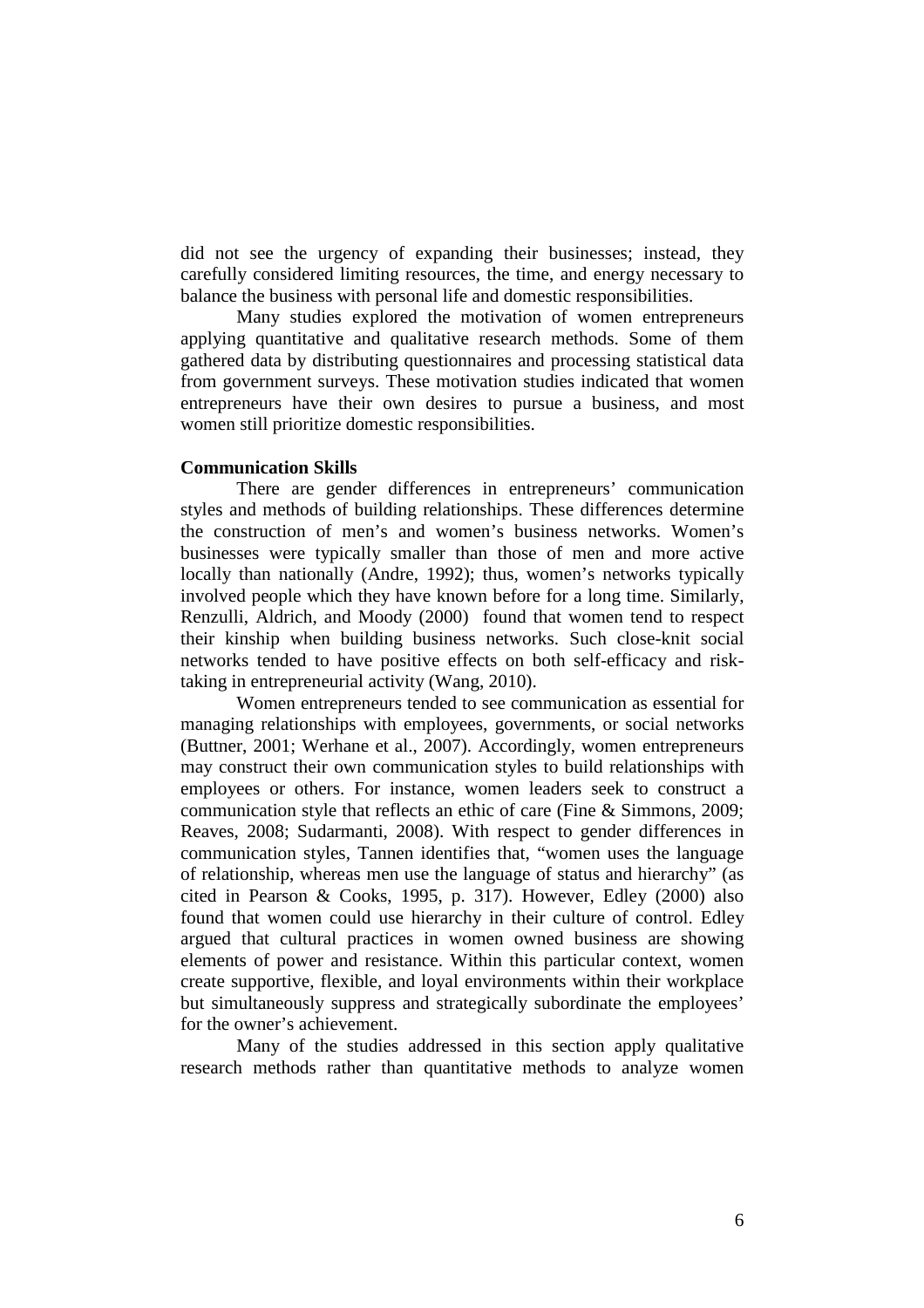entrepreneurs' communication skills. Researchers gather qualitative data from in-depth interviews, focus group discussions, and fieldwork, so they could study the communication skills of women entrepreneurs.

## **Discussion and Conclusion**

Research design is an essential element to conduct and explore a phenomenon study (Silverman, 2000; Cresswell, 1998; Walsh, 1998). Based on this literature review, we argue that entrepreneurship researchers need to reconsider the suitability of their research designs, especially those who are interested in women's entrepreneurial activities.

 The literature suggests women entrepreneurs have less experience, managerial knowledge, and skills than male entrepreneurs do. For example, many women entrepreneurs in Ekpe, Mat, and Razak's (2010) established themselves in fields that did not require particular or specific skills. However, women can still obtain business knowledge through educational pathways, courses, or training, and discover logical frameworks that facilitate alternative strategic decisions for the growth and success of their businesses. Furthermore, Mangunsong (2009) found that education did not significantly determine the effectiveness of Bali, Java, Minang, and Batak women entrepreneurs' leadership in Indonesia. Instead, their business performance depended on family supportiveness.

 Also, limited managerial skills do not equate to negative business intentions. Having different motivation starting points, women represented multiple realities when managing their businesses (Leitch & Hill, 2006). Different experiences shaped their varied approaches to or strategic choices in managing their businesses (Hunter & Boyd, 2004). This is most apparent in the size of a women entrepreneur's business, which will grow only insofar as she is comfortable managing it. Similarly, women entrepreneurs in Cliff (1998) emphasized the importance of quality over quantity and were more reluctant to take on the financial loans and administrative requirements associated with business growth. Women entrepreneurs in these studies developed their businesses according to their own motives.

 With respect to leadership, Flauto (1999) emphasized that a good leader needs good communication competence; consequently, women entrepreneurs should have good communication competence to effectively lead and manage their businesses. However, unlike males, female leaders were unlikely to use power as a persuasive strategy with their subordinates (Harper & Hirokawa, 1998). Instead, women entrepreneurs are more likely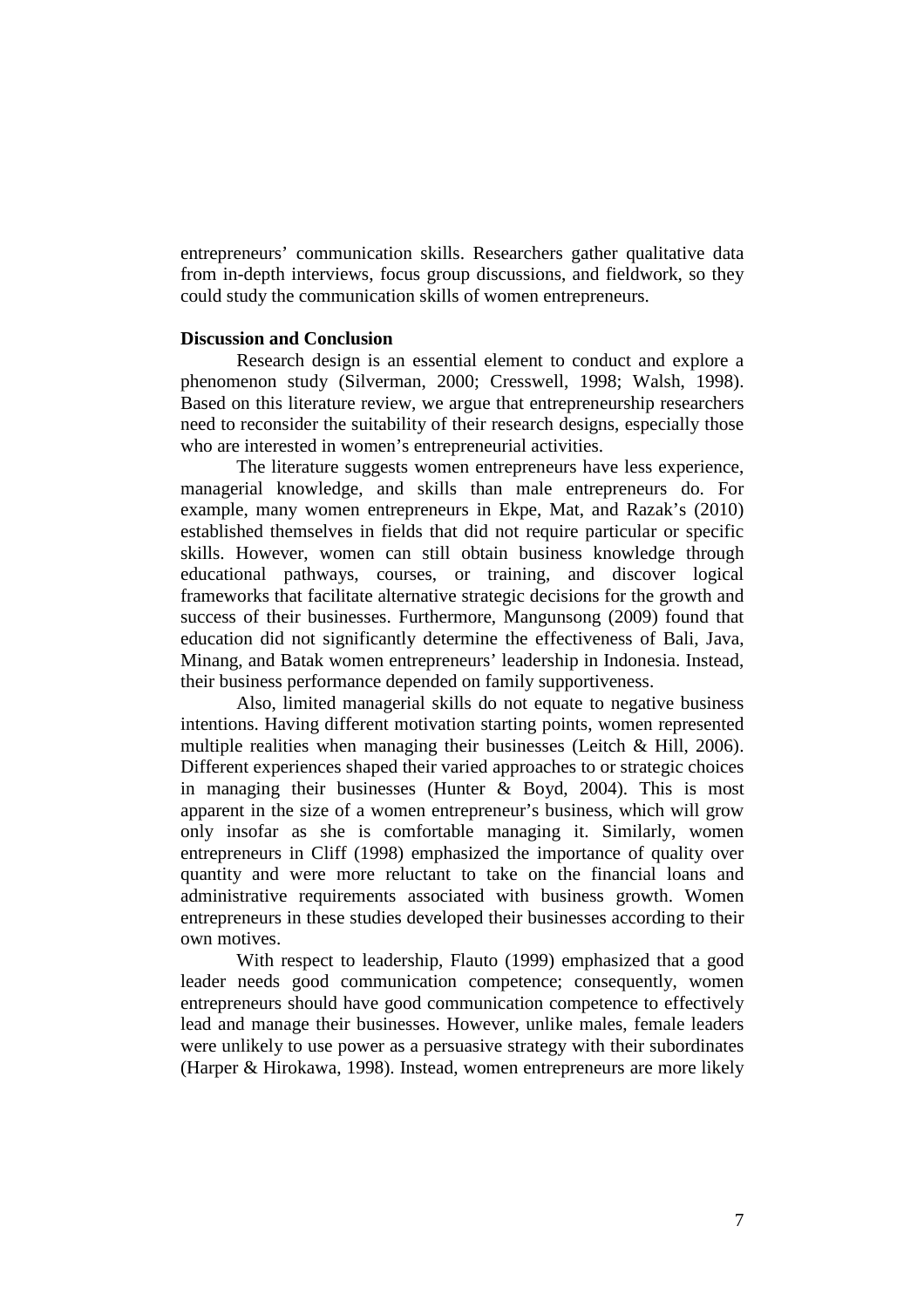to change their strategies to accommodate the given situation. Women entrepreneurs also employ various communication styles and patterns. Their communication acts reflected their subjective knowledge and motivation (Wang, 2010; Fine & Simmons, 2009; Reaves, 2008; Sudarmanti, 2008; Werhane, Posig, Gundry, Ofstein, and Powell, 2007; Buttner, 2001; Edley, 2000).

 The concept of female entrepreneurship invariably concerns gender roles, which reflect women's social and cultural expectations. We argues that quantitative methods, which assume homogeneity and representative samples, cannot adequately assess this kind of phenomenon. For instance, surveys could not explore an individual's perspective of women entrepreneurs (Moult & Anderson, 2005). Accordingly, feminist researchers have encouraged social researchers to use qualitative methods instead of quantitative methods, on the basis that men and women are not homogenous (Brunskell, 1998). Moreover, feminist standpoint theory argues that women's common experiences are different among different groups of women, as women have multiple identities based on race, class, gender, and sexuality (Littlejohn, 2002). Women's different experiences can create various interpretations and social construction standpoints.

 One such qualitative research design is fieldwork research. Qualitative research designs allow researchers to derive data from holistic natural conditions. Although several studies related to small business and entrepreneurship have applied qualitative methods (Perren & Ram, 2004), few use fieldwork research to gather data. A synonym for fieldwork research is ethnography (Fortier, 1998). Fieldwork research does not use a variable measurement research design; rather, fieldwork research attempts to explore how and why something occurs. Fieldwork study requires researchers to stay longer and get involved with the subject's context so that the researcher can carry out in-depth interviews and participant observations without making informants feel uncomfortable.

In addition, according to our own experiences while conducting fieldwork research on women entrepreneurs, we would like to suggest the following three points. *First*, researchers should consider the boundaries when gaining access and the informants' willingness to be the subject of the research and articulate their thoughts. It is easier to become familiar with a woman when you know her expectations and desires. This requires time.

*Second*, researchers should be aware that informants cannot always easily express their subjective consciousness: their deeper thoughts and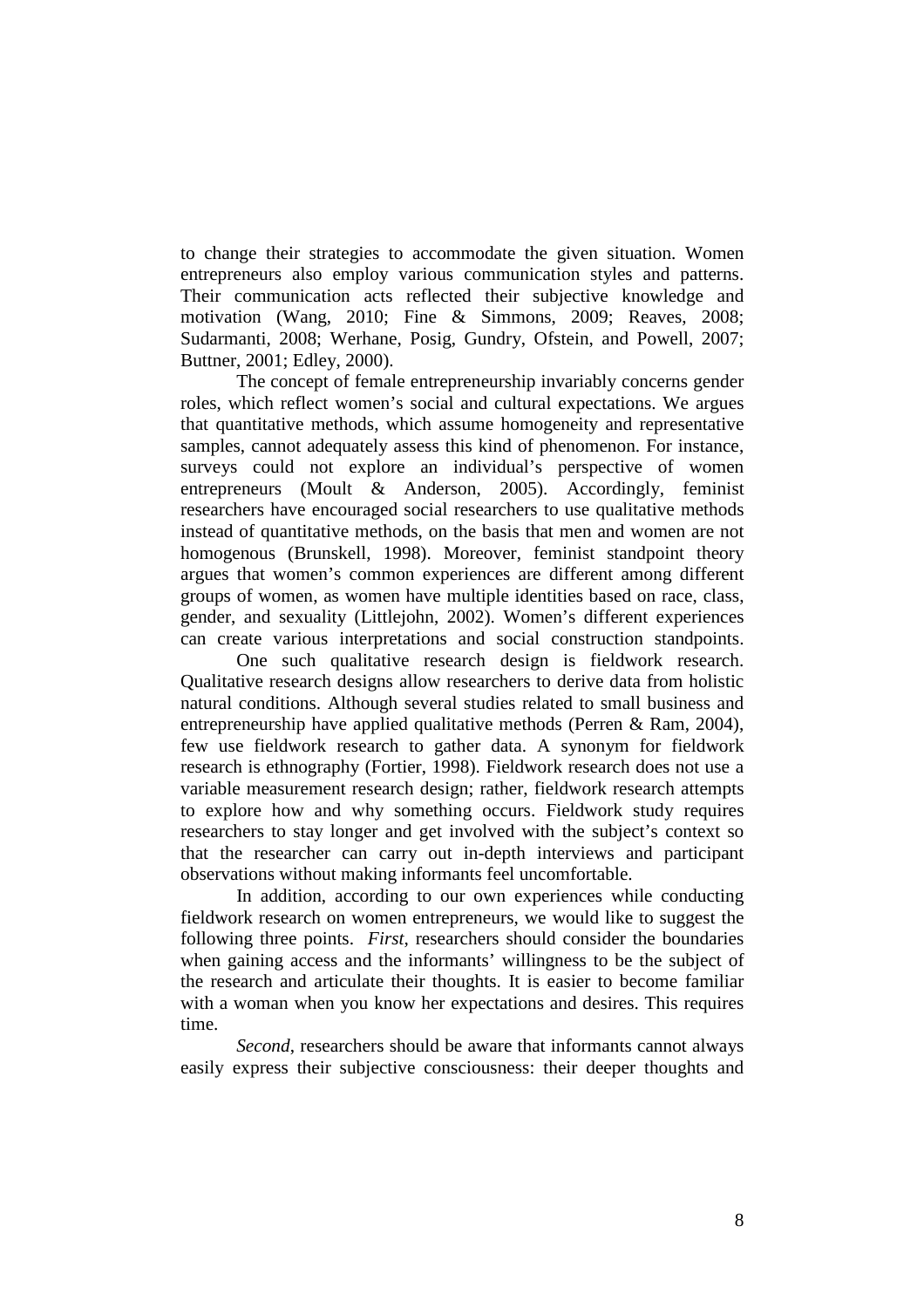feelings. In many societies, the informants are more sensitive and feel uncomfortable saying something contrary to their community's expectations. Their social culture has already shaped them. For example, patriarchal culture often silences women's voices. Listening to women does not mean simply making documentations and reporting spoken words: it also means catching the non-verbal layers of meaning. Sometimes the informants do not realize what they are feeling. This fieldwork research can provide valuable insights. This technique will assist to portray the area of knowledge and motivation which are hidden in the area of female subjectivity that could not easily be found empirically as reflected on the communication acts that appear in everyday life.

*Third*, researchers should also close the gap by showing empathy, knowing daily routines, and using the same language. Once a subject feels exploited, cheated, or betrayed, she will terminate the relationship. Failure to build a rapport will also affect the authenticity of the research's findings. Research skills are thus necessary to access women's worldviews.

 This study identifies some research areas and research designs that researchers need to explore further regarding women entrepreneurs' interpersonal communication, especially in terms of leading and building relationships in business networks. The literature shows that communication acts can reflect women entrepreneurs' motivations and knowledge of social contexts; however, there are still various aspects of interpersonal communication that require further study, such as gestures, language, distance/space, or other symbols which are used in the process of building relationship.

 Finally, this literature review suggests researchers should approach the topic of women entrepreneurs through the lens of knowledge, motivation, and communication skills: the main bases of interpersonal communication competence that determine women entrepreneurs' success. One cannot discuss these factors separately while adequately portraying the entrepreneurial process. For future research, we encourage researchers to explore mediating factors that bridging women entrepreneurs' internal processes with external factors, such as organizational climate, economics, and environmental contexts. Its insights could bring us to the closer portrayal of women entrepreneurs' perception and their social construction.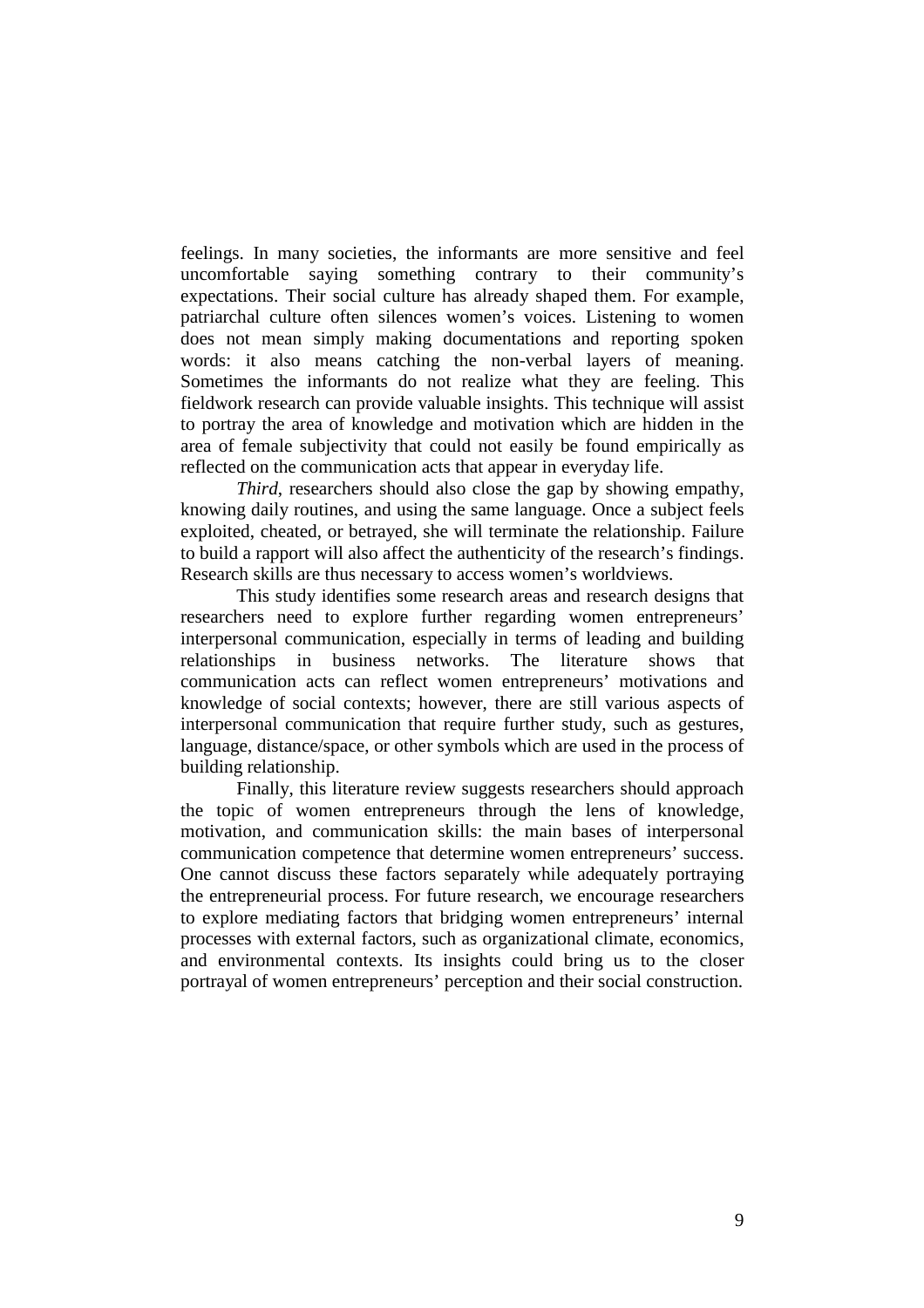#### **References**

- Ahl, Helene. 2006. "Why Research on Women Entrepreneurs Needs New Directions." *Entrepreneurship Theory and Practice,* 30(5)*:* 595–621.
- Andre, Rae. 1992. "A National Profile of Women's Participation in Networks of Small Business Leaders." *Journal of Small Business Management,* 30(1): 66–73.
- Bardasi, Elena, Shwetlena Sabarwal, and Katherine Terrell. 2011. "How Do Female Entrepreneurs Perform? Evidence from Three Developing Regions." *Small Business Economic,* 37(4): 417–441.
- Becerra, Manuel, and Anil K. Gupta. 2003. "Perceived Trustworthiness Within The Organization: The Moderating Impact of Communication Frequency on Trustor and Trustee Effects." *Organization Science,*  14(1): 32–44.
- Bird, Sharon R., Stephen G. Sapp, and Motoko Y. Lee. 2001. "Small Business Success in Rural Communities: Explaining The Sex Gap." *Rural Sociology,* 66(4): 507–531.
- Boden, Richard J., JR., and Alfred R. Nucci. 2000. "On The Survival Prospects of Men's and Women's New Business Ventures." *Journal of Business Venturing*, 15(4): 347–362.
- Brunskell, Heather. 1998. "Feminist Methodology." In *Researching Society and Culture*, Clive Seale (Ed.), pp. 37–47. Thousand Oaks, CA: Sage Publications.
- Buttner, E. Holy. 2001. "Examining Female Entrepreneurs' Management Style: An Application of a Relational Frame." *Journal of Business Ethics,* 29(3): 253–269.
- Cliff, Jennifer E. 1998. "Does One Size Fit All? Exploring The Relationship between Attitudes Towards Growth, Gender, and Business Size." *Journal of Business Venturing,* 13(6): 523–542.
- Coleman, Susan. 2007. "The Role of Human and Financial Capital in The Profitability and Growth of Women-Owned Small Firms." *Journal of Small Business Management,* 45(3): 303–319.
- Creswell, John W. 1998. *Qualitative Inquiry and Research Design*. California : Sage Publications.
- Daft, Richard L. 2005. *The Leadership Experience*. Mason, Ohio: Thomson South-Western.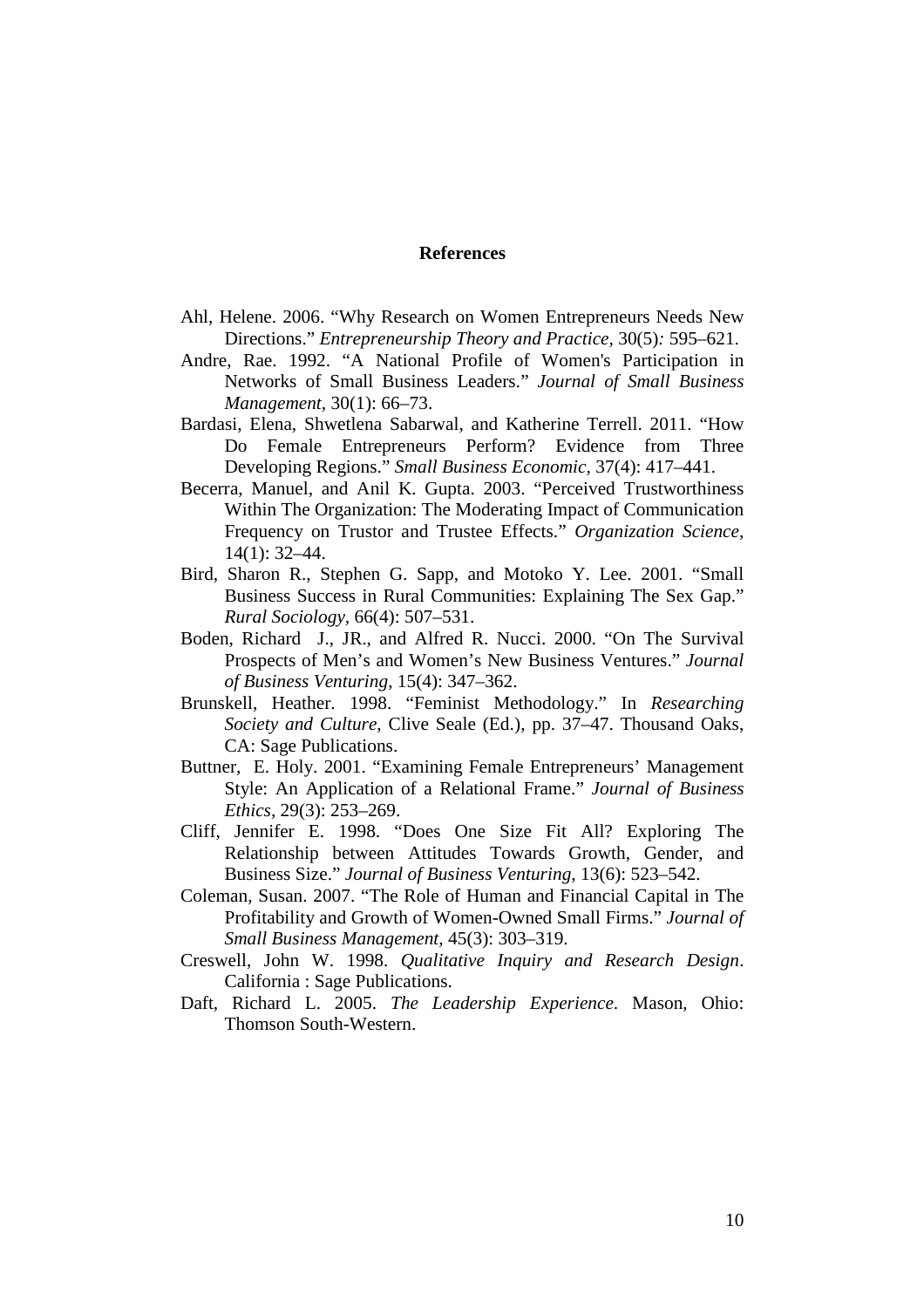- Edley, Paige P. 2000. "Discursive Essentializing in a Woman-Owned Business: Gendered Stereotypes and Strategic Subordination." *Management Communication Quarterly,* 14(2): 271–306.
- Ekpe, Isidore, Norsiah Binti Mat, and Razli Che Razak. 2010. "The Effect of Microfinance Factors on Women Entrepreneurs' Performance in Nigeria: A Conceptual Framework." *International Journal of Business and Social Science,* 1(2): 255–263.
- \_\_\_\_, Isidore, Norsiah Mat, and Razli Che Razak. 2011. "Attributes, Environment Factors and Women Entrepreneurial Activity: A Literature Review." *Asian Social Science,* 7(9): 124–130.
- Fairlie, Robert W., and Alicia M. Robb. 2009. "Gender Differences in Business Performance: Evidence from The Characteristics of Business Owners Survey." *Small Business Economics*, 33(4): 375– 395.
- Fielden, Sandra L., and Adel Dawe. 2004. "Entrepreneurship and Social Inclusion." *Women In Management Review*, 19(3): 139–142.
- Fine, Marlene G., and Simmons College. 2009. "Women Leaders' Discursive Constructions of Leadership." *Women's Studies in Communication,* 32(2): 180–202.
- Flauto, Frank J. 1999. "Walking The Talk: The Relationship between Leadership and Communication Competence." *The Journal of Leadership Studies,* 6(1): 86–97.
- Fortier, Anne-Marie. 1998. "Gender, Ethinicity and Fieldwork: A Case Study." In *Researching Society and Culture*, Clive Seale (Ed.), pp. 48–57. Thousand Oaks, CA: Sage Publications.
- Gill, Rebecca and Shiv Ganesh. 2007. "Empowerment, Constraint, and The Entrepreneurial Self: A Study of White Women Entrepreneurs." *Journal of Applied Communication Research,* 35(3): 268–293.
- Hargie, Owen. 2006. *The Handbook of Communication Skills*. 3rd ed. New York, NY: Routledge.
- Harper, Nancy L., and Randy Y Hirokawa. 1998. "A Comparison of Persuasive Strategies Used by Female and Male Managers: An Examination of Downward Influence." *Communication Quarterly,*  36(2): 157–168.
- Hosamane, Manjappa D., and Younos Vakil Alroaia. 2009. "Entrepreneurship and Development of Small-Scale Industries in Iran: Strategic Management Tools and Business Performance Assessment." *The ICFAI University Journal of Entrepreneurship Development,* 6(1): 27–40.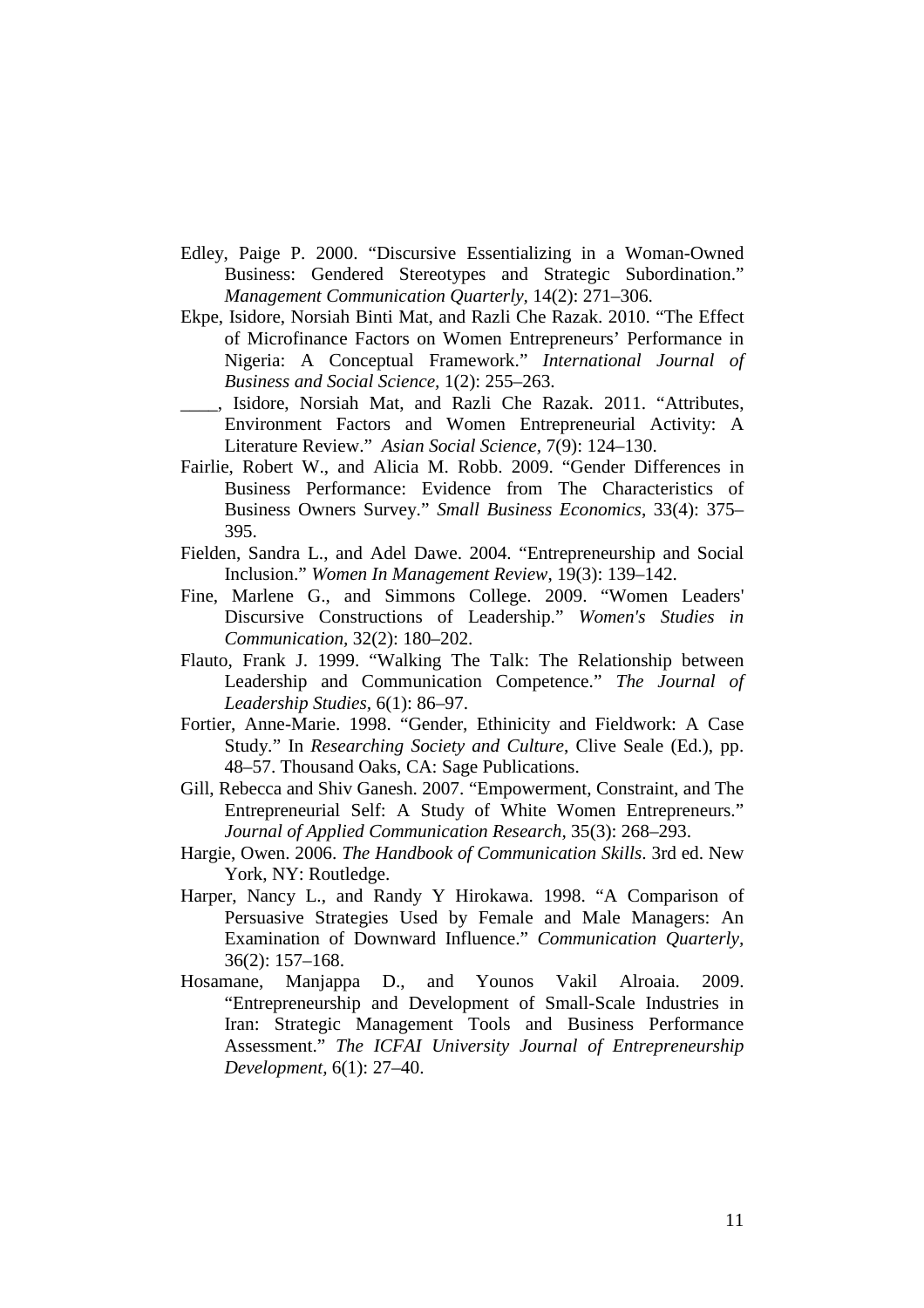- Hunt, Orlagh, Dennis Tourish, and Owen D. W. Hargie. 2000. "The Communication Experiences of Education Managers: Identifying Strengths, Weaknesses and Critical Incidents." *International Journal of Educational Management,* 14( 3): 120–129.
- Hunter, Andrea E. Smith, and Robert L. Boyd. 2004. "Applying Theories of Entrepreneurship to a Comparative Analysis of White and Minority Women Business Owners." *Women in Management Review,* 19(1): 18–28.
- Joshi, H. G. 2009. "Enterprise Domain and Venture Capital Experiences of Women Entrepreneurs: A Study of Sikkimese Women Entrepreneurs." *The ICFAI University Journal of Entrepreneurship Development,* 4(2): 39–48.
- Kalbfleisch, Pamela J., and Joann Keyton. 1995. "Power and Equality in Mentoring Relationships." In *Gender, Power, and Communication in Human Relationships*¸ Pamela J. Kalbfleisch & Michael J. Cody (Ed.), pp. 189–210. Hillsdale, NJ: Lawrence Erlbaum Associates, Inc.
- Kalyani, W., and K. Chandralekha. 2002. "Association between Socioeconomic Demographic Profile and Involvement of Women Entrepreneurs in Their Enterprise Management." *Journal of Entrepreneurship,* 11(2): 219–248.
- Kelley, Donna J., Slavica Singer, and Mike Herrington. 2012. Global Entrepreneurship Monitor: 2011 Global Report. Retrieved from http://www.gemconsortium.org/docs/2409/gem-2011-global-report (accessed October 17, 2012)
- Leitch, Claire M., and Frances M. Hill. 2006. "Guest Editorial: Women and The Financing of Entrepreneurial Ventures: More Pieces for The Jigsaw." *Venture Capital,* 8(2): 89–92.
- Lerner, Miri, Candida Brush, and Robert Hisrich. 1997. "Israeli Women Entrepreneurs: An Examination of Factors Affecting Performance." *Journal of Business Venturing,* 12(4): 315–339.
- Lingle, Christopher. 2000. "The Institutional Basis of Asia's Economic Crisis." In *The East Asia Development Model: Economic Growth, Institutional Failure and The Aftermath of The Crisis*, Frank-Jurgen Richter (Ed.), pp. 53–70. London, UK: MacMillan Press.
- Littlejohn, Stephen W. 2002. *Theories of Human Communication.* 7th ed. Belmont, CA: Wadsworth Publishing Company.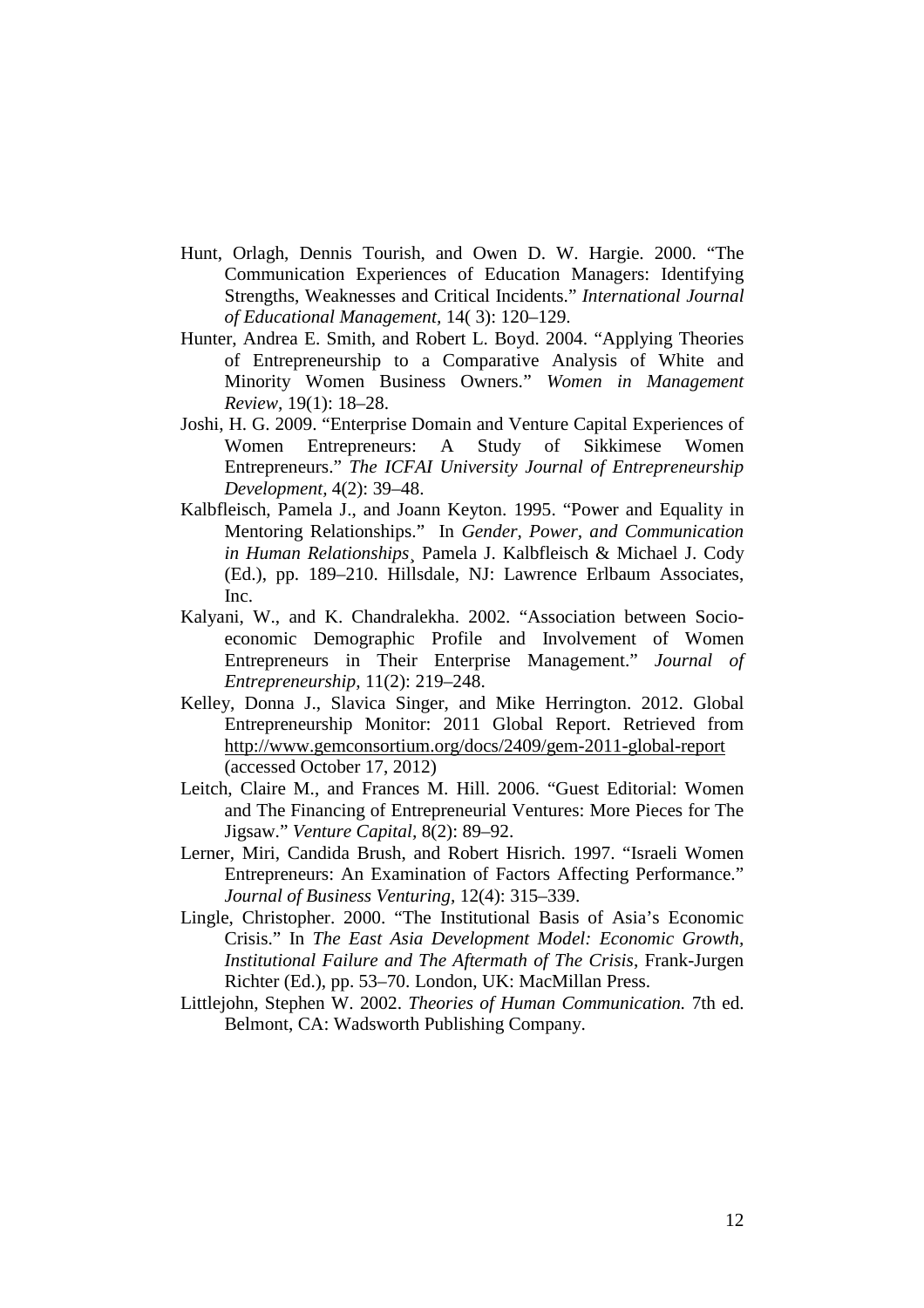- MacGeorge, Erina L., Seth. J. Gillihan, Wendy Samter, and Ruth Anne Clark. 2003. "Skill Deficit or Differential Motivation?" *Journal Communication Research,* 30(3): 272–303.
- Mangunsong, Frieda. 2009. "Faktor Intrapersonal, Interpersonal, dan Kultural Pendukung Efektivitas Kepemimpinan Perempuan Pengusaha dari Empat Kelompok Etnis di Indonesia," *Makara, Sosial Humaniora,* 13(1): 19–28. Retrived from http://journal.ui.ac.id/index.php/humanities/article/viewFile/200/196 (accessed December 26, 2012)
- Matthews, Charles H., and Steven B. Moser. 1996. "A Longitudinal Investigation of The Impact of Family Background and Gender on Interest in Small Firm Ownership." *Journal of Small Business Management,* 34(2): 29–43.
- Mirchandani, Kiran. 1999. "Feminist Insight on Gendered Work: New Direction in Research on Women and Entrepreneurship." *Gender, Work and Organization,* 6(4): 224–235.
- Moult, Susan, and Alistair Anderson. 2005. "Enterprising Women: Gender and Maturity in New Venture Creating and Development." *Journal of Enterprising Culture,* 13(3): 255–271.
- Mwobobia, Fridah Muriungi. 2012. "The Challenges Facing Small-Scale Women Entrepreneurs: A Case of Kenya." *International Journal of Business Administration,* 3(2): 112–121.
- Orhan, Muriel, and Don Scott. 2001. "Why Women Enter into Entrepreneurship: An Explanatory Model." *Women In Management Review,* 16(5): 232–247.
- Pearson, Judy C., and Leda Cooks. 1995. "Gender and Power." In *Gender, Power, and Communication in Human Relationships*, Pamela J. Kalbfleisch and Michael J. Cody (Ed.), pp. 331–350. Hillsdale, NJ: Lawrence Erlbaum Associates, Inc.
- Perren, Lew, and Monder Ram. 2004. "Case-Study Method in Small Business and Entrepreneurial Research: Mapping Boundaries and Perspectives." *International Small Business Journal*, 22(1): 83–101.
- Reaves, Beth B. (2008). "Entrepreneurial Success: A Phenomenological Study of The Characteristic of Successful Female Entrepreneurs." PhD diss. University of Phoenix, US. Retrieved from ProQuest. (UMI 3338362). (accessed November 27, 2012)
- Renzulli, Linda A., Howard Aldrich, and James Moody. 2000. "Family Matters: Gender, Networks, and Entrepreneurial Outcomes". *Social Forces*, 79(2): 523–546.